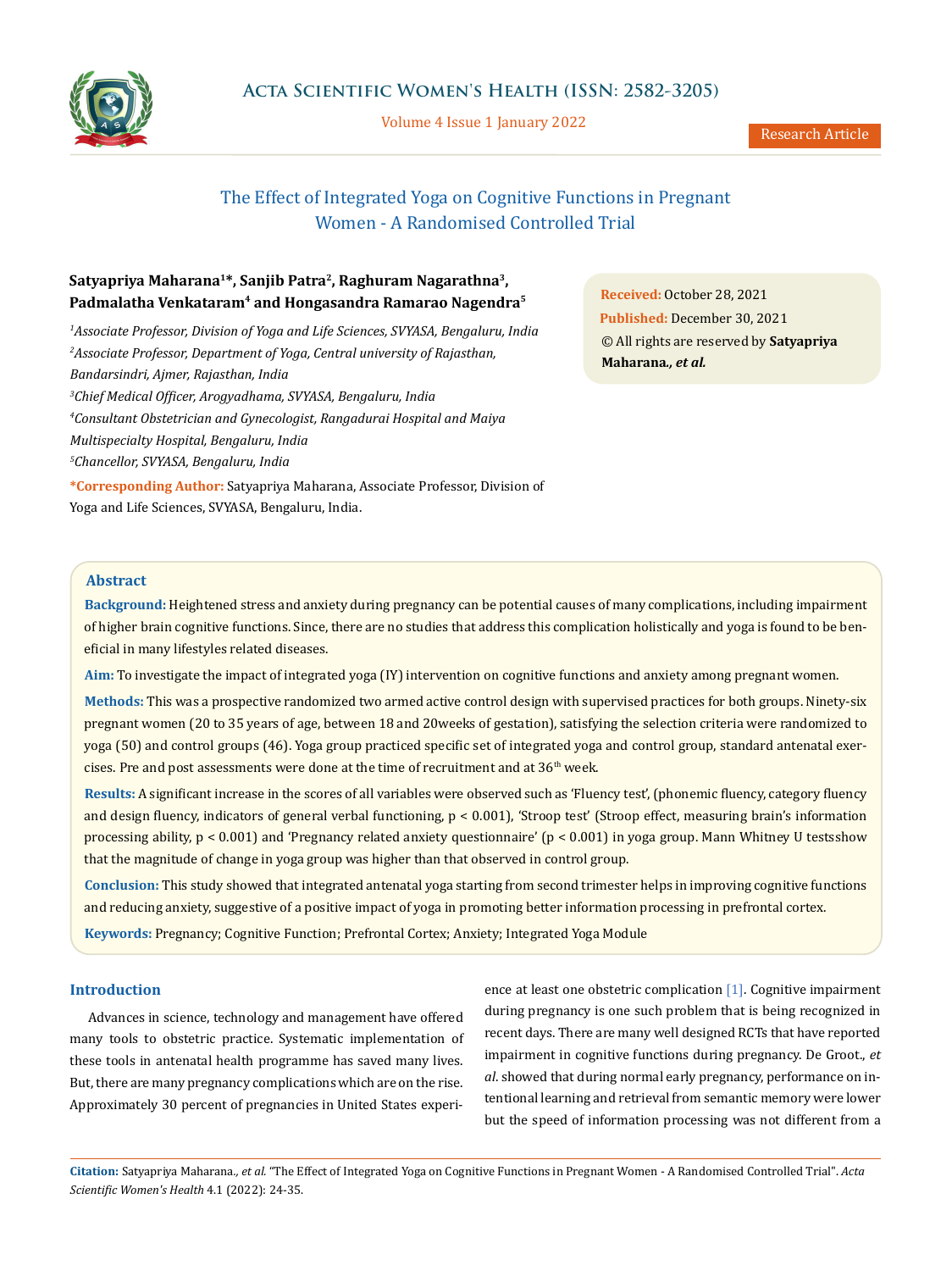matched group of non-pregnant women [2]. Similar observations of impaired cognitive functions (focused/divided attention and memory) have been reported in the third trimester of pregnancy [3]. Onyper., *et al.* reported lower scores on verbal fluency in pregnant women compared to non-pregnant women [4]. A research attempt in pregnant women reported selective impairment of cognitive (memory) tasks that depend on prefrontal cortex [5].

Cognitive functions include three major components namely attention/concentration, memory and executive functions. Fluency and response inhibition are measures related to Prefrontal executive functions. Imaging studies have demonstrated that verbal fluency activates frontal lobes, particularly the prefrontal cortex in the language dominant area of the hemisphere, while design fluency produces bilateral activation of prefrontal lobes [6]. Lesion studies also have confirmed these observations that there were deficits in phonemic fluency due to the damage to the left frontal lobe [7]. The category fluency involves the temporal lobe  $[8]$  while the design fluency is mediated by the right frontal and right frontal central regions  $[9]$ . Thus, the three components of Stroop fluency such as verbal, design and phonemic fluency activate frontal lobe directly or indirectly whereas temporal lobe is involved during Category fluency  $[10]$ . The prefrontal areas are essential for response inhibition. Cipolotti., *et al.* in their lesion studies showed impaired performance in response inhibition (Stroop colour word test) when they damaged the bilateral superior medial prefrontal regions [11]. Patients with bilateral superior medial prefrontal damage showed increased errors and slowness in incongruent condition wherein the colour name had to be read when it was printed in the ink of another color [12]. Imaging studies using PET have shown activation of the anterior right hemisphere regions and the medial frontal structures in the Stroop task  $[13]$ . The anterior cingulate is active during responses to the incongruent stimuli [14].

Yoga as a stress relieving holistic practice has been found to be beneficial in many life style related diseases. Documented results show: better endothelial function in patients with Coronary Artery disease [15], better psychosocial functioning and quality of life in cancer survivors  $[16]$  and reduced depression and anxiety  $[17]$ . Recently yoga was found to be beneficial for distressed women [18], reducing perceived stress [19] and more over yoga educational programme helped the pregnant women in reducing stress, anxiety, labour pain and increase delivery confidence [20]. To date there are several studies that have looked at the beneficial effects of yoga during normal pregnancy. A recent article has reviewed

the benefits of yoga during pregnancy  $[21]$  and recommended its implementation in antenatal clinics. The beneficial effects of antenatal yoga include: shorter durations of labour [22] reduced rate of assisted vaginal deliveries, lesser pain scores with increased sense of satisfaction  $[23]$ , improved sleep efficiency  $[24]$  and better autonomic adaptability in third trimester [25]. There are studies that have shown benefits of yoga when combined with other mind-body therapies during antenatal period [26].

Several studies on normal healthy volunteer's point to improvement in cognitive functional abilities after different techniques of yoga such as cyclic meditation or *pranayama* or integrated yoga. To our knowledge there is no study that has looked at the cognitive functions in pregnant women following yoga. The present study was planned to assess the effect of integrated antenatal yoga on cognitive functions in normal pregnancy with the hypothesis that there will be improvement in cognitive abilities after the practice of specific modules of antenatal yoga.

# **Materials and Methods**

## **Participants**

The 'G power' software was used with alpha=0.05, power=0.8 and Cohen's effect size calculated as 0.54 to derive a sample size of 44 for each arm. No major studies on the impact of yoga intervention on cognitive functions during pregnancy could be found. Hence the mean and SD values of an earlier study 2[6] on neurocognitive functioning during pregnancy was used to calculate the effect size. One hundred five women in their 18th to 20th weeks were inducted.

#### **Randomization**

Participants were randomized into two groups such as experimental (yoga) and control (antenatal exercise) using a computer generated (www.randomizer.com) random number table. Post the baseline assessments, participants were assigned to one of the groups by the researchers (unblinded) using the randomization list.

All of the 107 cases were enrolled from a pool of 228 subjects admitted for antenatal care at Maiya Multi-Specialty Hospital in South Bengaluru, India. Inclusion criteria were: (a) normal pregnancy in gestational age between 18 and 20 weeks, (b) prime gravidae (c) multigravidae with at least one living child. Those with maternal physical and psychological abnormalities, fetal abnormalities, assisted pregnancy, multiple pregnancies or previous exposure to yoga or vigorous physical exercises were excluded.

**Citation:** Satyapriya Maharana*., et al.* "The Effect of Integrated Yoga on Cognitive Functions in Pregnant Women - A Randomised Controlled Trial". *Acta Scientific Women's Health* 4.1 (2022): 24-35.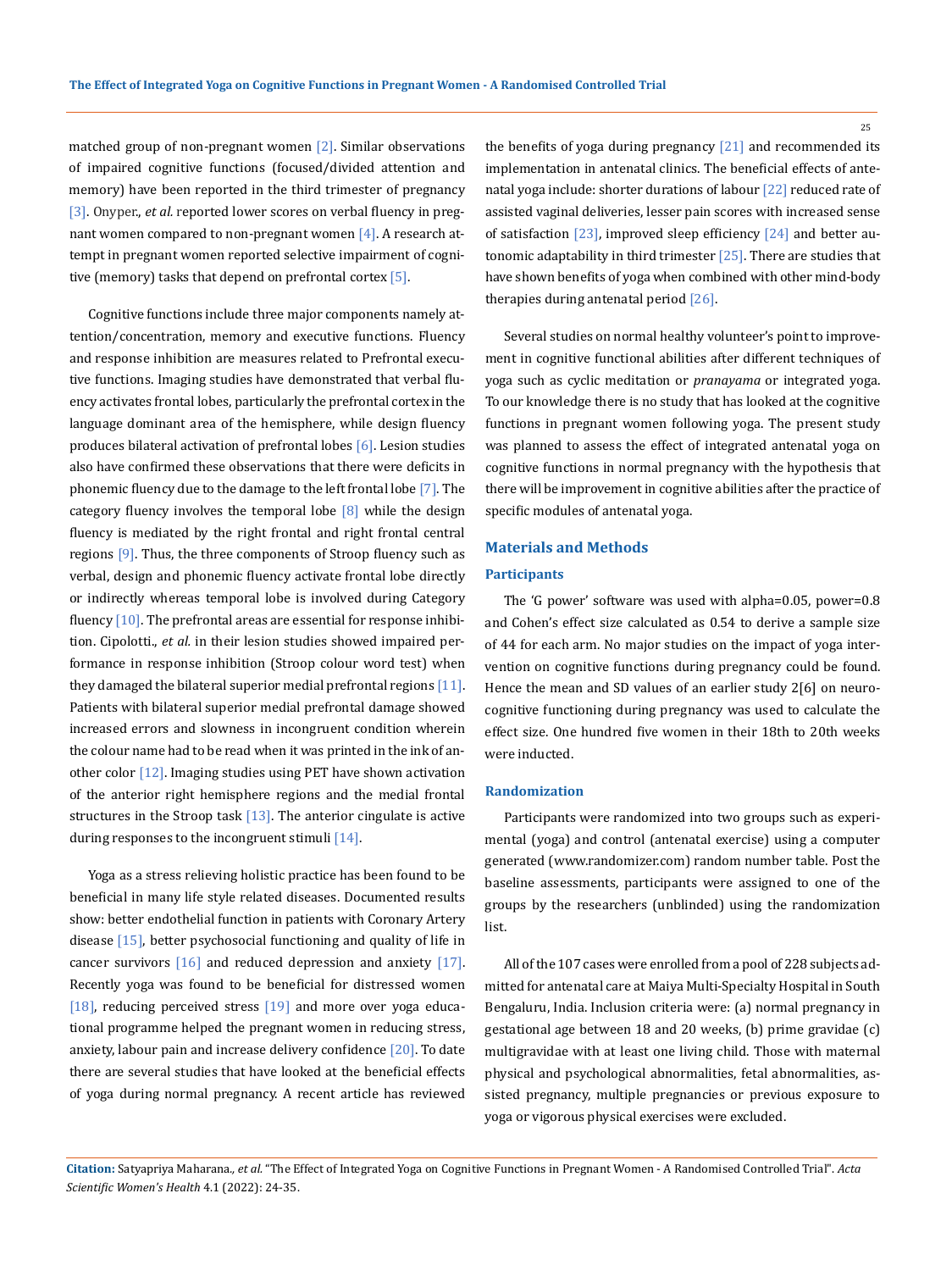The study was approved by the Institutional ethical committee of the yoga university (SVYASA) and a signed informed consent was obtained from all participants before randomization.

#### **Design**

The present study is a prospective randomized two armed active control design with supervised practices for yoga and active control groups. The subjects were allocated to two groups (yoga and control) after obtaining the signed informed consent from the subjects. The subjects were assessed at the time of recruitment (18- 20 weeks) and at 36<sup>th</sup> week. Yoga group practiced a set of integrated yoga designed for pregnancy and the control group practiced standard antenatal exercises. Trained certified instructors taught the practices (2 hours/session) 3 days/week for one month at the center in batches of 4 to 10. The subjects were asked to practice the same at home regularly during the other four days of the week and also after the month long training, by using a prerecorded instruction cassette for one hour. Refresher classes of 2 hours were conducted for both groups each time they came for their antenatal obstetric assessment. Compliance and follow-up was ensured over phone calls and maintenance of a daily activity diary.

## **Masking**

As this was an interventional study, we could not blind the participants or the trainer. The team who taught the intervention was not involved in the assessments. The statistician was blinded to the source of the data. The timing of the classes for the two groups was staggered to avoid interaction and exchange of techniques between participants of the two groups.

## **Intervention – yoga sessions**

Specific set of integrated approach of yoga therapy (IAYT) was developed by a team of experts for improving the cognitive functions during pregnancy. The knowledge from traditional scriptures (Patanjali yoga sutras, yoga Vasistha, bhagavadgita. Etc.) was used to develop this practices that included techniques to improve mental equilibrium and blissful rest. Different sets of practices for the three trimesters were prepared (Table 1). The number of asanas (physical postures) went on reducing with increasing gestational age. Asanas were practiced as per the principles based on Patanjali yoga sutras. Focused internal awareness (eyes closed) of the parts of the body and relaxation while maintaining the final posture helps in improving the flexibility of the joints, strengthening of the muscles and a calm state of mind. The breathing techniques (Pranayama) were focused on conscious prolongation of the breathing cycle that helps in improving the vital capacity and balance of vital energy (prana). The IAYT program also included different techniques of relaxation in supine posture. Meditation (dhyanaanddharana) using 'OM' mantra, was an important component of the program that helped in promoting concentration, alertness and inner calm [27].

|            |                                    |                               | $2nd$ trimester | 3 <sup>rd</sup> trimester |
|------------|------------------------------------|-------------------------------|-----------------|---------------------------|
| Yoga group | Lectures (15min)                   |                               |                 |                           |
|            |                                    | 1. Hands in and out breathing | Yes             | Yes                       |
|            |                                    | 2. Hands stretch breathing    | Yes             | Yes                       |
|            | Breathing Exercises (10 min)       | 3. Ankle stretch breathing    | <b>Yes</b>      | <b>Yes</b>                |
|            |                                    | 4. Tiger breathing            | <b>Yes</b>      | N <sub>0</sub>            |
|            |                                    | 5. Bridge posture breathing   | <b>Yes</b>      | N <sub>0</sub>            |
|            |                                    | <b>Standing Asanas</b>        | Yes             | Yes                       |
|            |                                    | 1. Tree pose                  | Yes             | Yes                       |
|            |                                    | 2. Lateral Arc Pose           | Yes             | Yes                       |
|            |                                    | 3. Triangle pose              |                 |                           |
|            |                                    | <b>Sitting Asanas</b>         | Yes             | Yes                       |
|            |                                    | 4. The Ankle Posture          | Yes             | N <sub>0</sub>            |
|            | Asana Postures (15min)             | 5. Spine twist pose           | N <sub>0</sub>  | Yes                       |
|            |                                    | 6. Sage pose                  | N <sub>0</sub>  | <b>Yes</b>                |
|            |                                    | 7. Bound Ankle Pose           | N <sub>0</sub>  | Yes                       |
|            |                                    | 8. Sit with legs apart        | N <sub>o</sub>  | <b>Yes</b>                |
|            |                                    | 9. Garland pose               |                 |                           |
|            |                                    |                               |                 |                           |
|            |                                    | 10. Half shoulder stand       | <b>Yes</b>      | N <sub>0</sub>            |
|            |                                    | 11. Folded leg lumbar stretch | Yes             | Yes                       |
|            |                                    | 1. Sectional breathing,       | Yes             | Yes                       |
|            |                                    | 2. Naadisuddhi.               | Yes             | Yes                       |
|            | Pranayama and Meditation (10 min)  | 3. Sheetali.bharamari         | Yes             | Yes                       |
|            |                                    | 4. Nadanusandhana             | Yes             | Yes                       |
|            |                                    | 5. Om Meditation              | Yes             | Yes                       |
|            | Deep relaxation technique (10 min) |                               |                 |                           |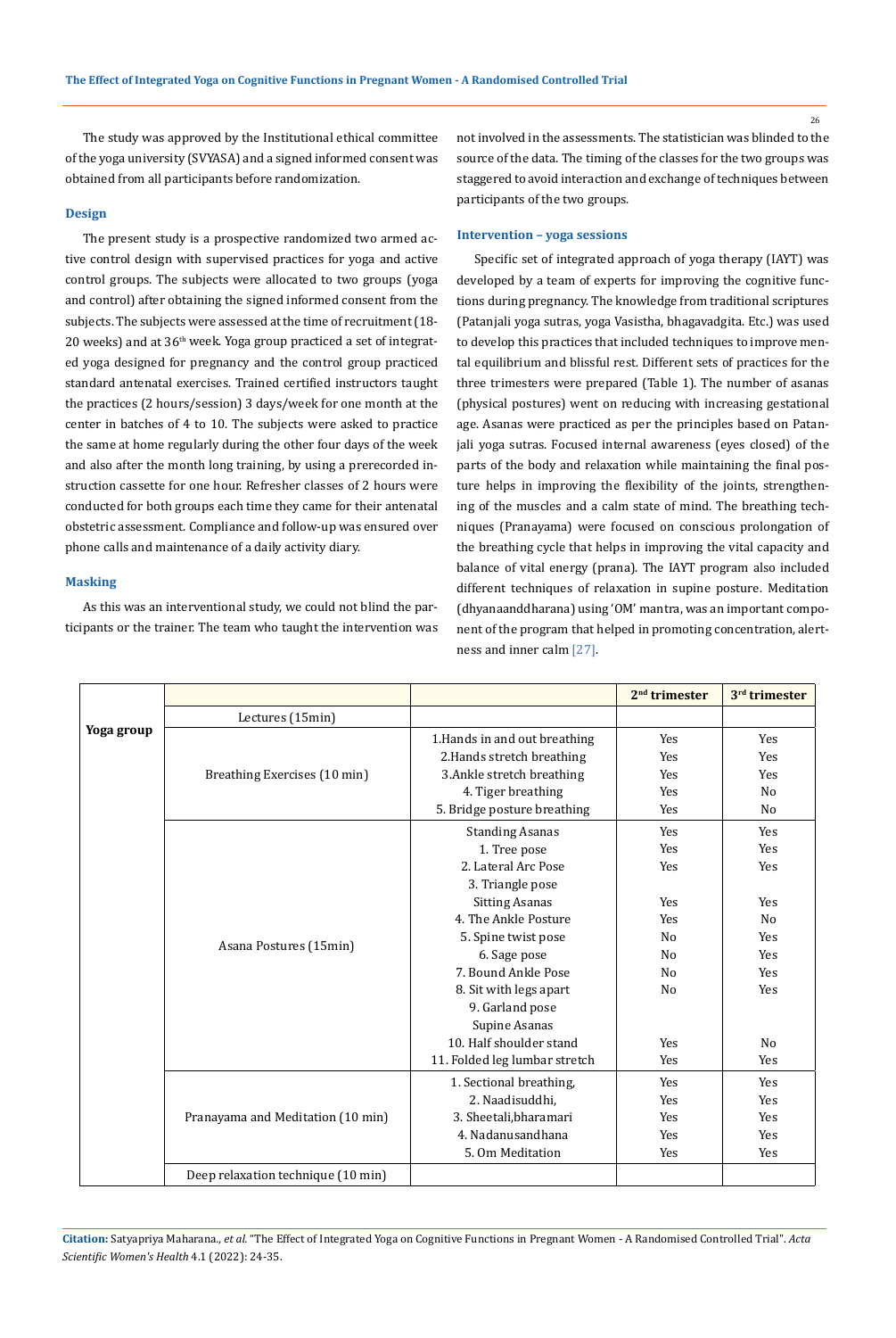| Control<br>group | Lectures (15min)             |                                |                          |                                  |
|------------------|------------------------------|--------------------------------|--------------------------|----------------------------------|
|                  |                              | 1. Twisting                    | Yes                      | Yes                              |
|                  |                              | 2. Forward and backward bend   | Yes                      | N <sub>o</sub>                   |
|                  |                              | 3. Side bending                | Yes                      | Yes                              |
|                  |                              | 4. Calf-raise                  | <b>Yes</b>               | Yes                              |
|                  | Loosening Exercises (10 min) | 5. Hamstring stretch           | <b>Yes</b>               | Yes                              |
|                  |                              | 6. Lateral Pulls- up and down  | <b>Yes</b>               | N <sub>0</sub>                   |
|                  |                              | 7. Calf extension              | Yes                      | N <sub>o</sub>                   |
|                  |                              | 8. Hip Abduction               | N <sub>o</sub>           | Yes                              |
|                  |                              | Standing exercises.            |                          |                                  |
|                  |                              | 1. Thigh stretch               |                          |                                  |
|                  |                              | 2. Push-up and Down            | <b>Yes</b><br><b>Yes</b> | <b>Yes</b>                       |
|                  |                              | 3. Pulls Downs                 |                          | Yes                              |
|                  |                              | 4. Low-Back lift               | Yes<br>Yes               | N <sub>o</sub><br>N <sub>o</sub> |
|                  |                              | Sitting Exercises.             |                          |                                  |
|                  |                              | 5. Inner thigh Stretch         | Yes                      | Yes                              |
|                  |                              | 6. Calf stretch                | Yes                      | Yes                              |
|                  |                              | 7. Dips                        | Yes                      | N <sub>0</sub>                   |
|                  | Antenatal Exercises (15 min) | 8. Squatting                   | N <sub>0</sub>           | <b>Yes</b>                       |
|                  |                              | 9. Hip abduction               | Yes                      | Yes                              |
|                  |                              | 10. Shoulder-chest stretch     | Yes                      | Yes                              |
|                  |                              | 11 Neck and upper back stretch | <b>Yes</b>               | Yes                              |
|                  |                              | 12. Seated Rowing              | Yes                      | Yes                              |
|                  |                              | 13. Oblique curis              | Yes                      | Yes                              |
|                  |                              | 14. Kick backs                 | <b>Yes</b>               | <b>Yes</b>                       |
|                  |                              | 15. Pelvic floor exercise      | Yes                      | Yes                              |
|                  |                              | Supine exercise                | Yes                      | Yes                              |
|                  |                              | 16. Pelvic Tilt                |                          |                                  |
|                  | Slow Walking                 |                                |                          |                                  |
|                  | Supine Rest                  |                                |                          |                                  |

**Table 1:** Yoga and exercise intervention group practice details (60 minutes daily).

## **Intervention - control group**

The control group practiced simple stretching exercises (Table 1) for one hour as approved by the Executive Council of the society of Obstetrician and Gynecologists of Canada, and by the board of directors of the Canadian society for exercise physiology [28]. The initial part of each session was planned to provide conventional information on healthy diet, regular exercises, and a right attitude for prevention of stress.

# **Assessments**

## **Fluency test**

Fluency refers to mental flexibility and it is measured in both verbal and visual modalities. Spontaneous flexibility requires a ready flow of ideas and answers, often in response to a single question. It is a measure of the intrinsic capacity to generate alternatives in a regulated manner [29].

Verbal fluency refers to the capacity to generate new words in a regulated manner. Asking the subject to generate words beginning with a consonant is called Phonemic fluency whereas to generate words belonging to a category that imposes regulation is Category fluency.

27

# **Phonemic fluency**

Controlled oral word association test is a measure of phonemic fluency. The subject generates words based on the phonetic similarity of words. The subject generates words beginning with the letters F, A, S. Proper nouns and names of numbers should be excluded. The same word should not be repeated with a different suffix. In our adaptation, for those subjects who did not know the English language, they were asked to generate words in their mother tongue, commencing with the consonants "Ka", "Pa", "Ma". These consonants were chosen as they were effective in eliciting words in an earlier study carried out in NIMHANS, Bengaluru [30].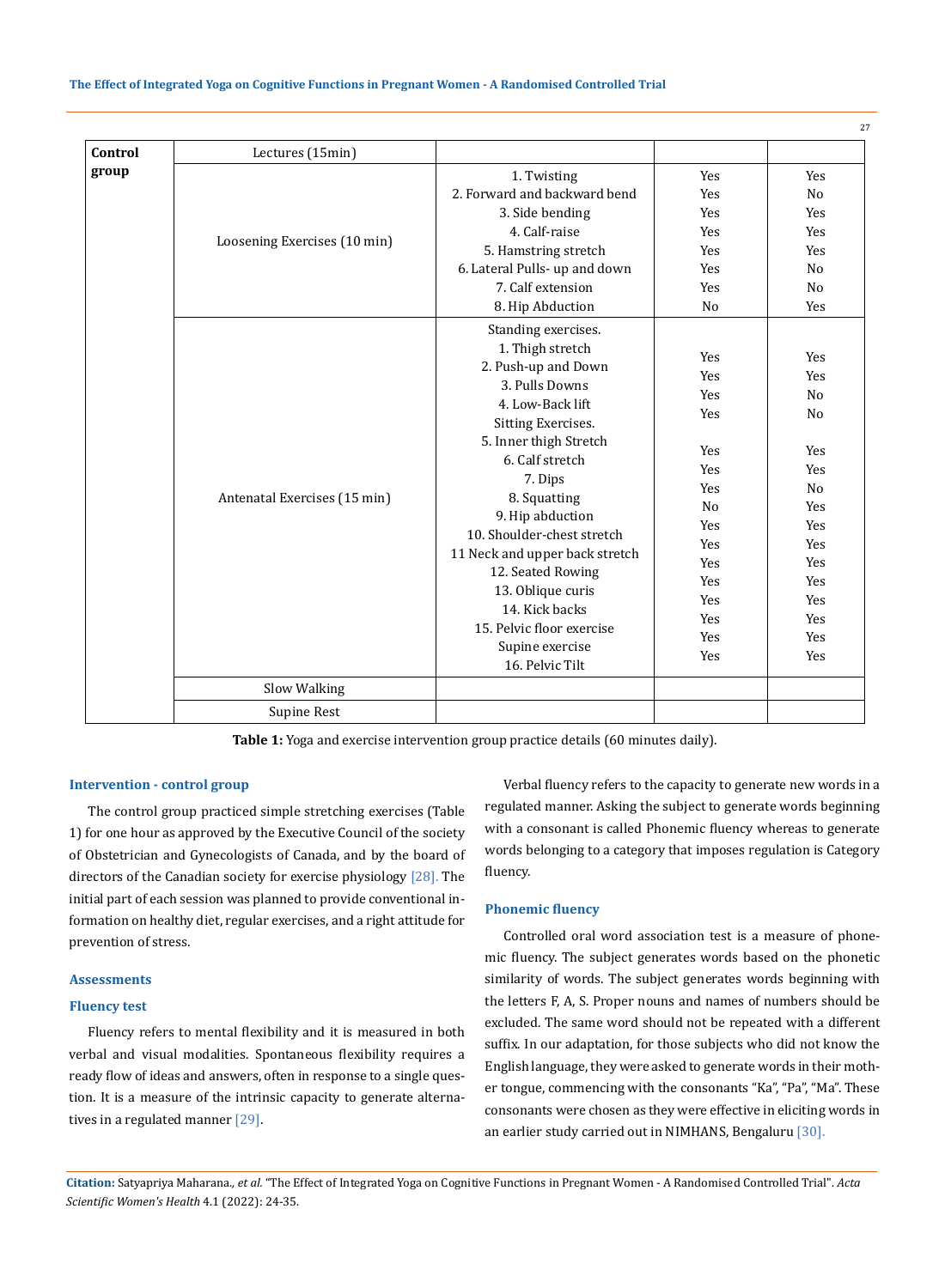#### **Procedure**

The subject is seated and told that she has to generate words beginning with a consonant that will be provided by the tester. A practice trial is given with the consonant other than the ones used in the test. The subject is asked to generate words for one minute for each consonant; for example, a word starting with the consonant `F' and ending with `S'. After the subject has understood the task, the test is administered as three trials of one minute each. After each one-minute trial, the subject is given a short pause before commencing the next trial.

#### **Scoring**

The total number of acceptable new words produced in one minute is noted for each trial. The average of 3 trials forms the score. Duration of the test was approximately 5 minutes.

#### **Category Fluency**

Category fluency measured by 'Animal Names Test' is another form of verbal fluency. Incategory fluency, unlike in phonemic fluency, looksat the content of the words, rather than the phonetic similarity of the words. In this test, the subject generates words that belong to a particular semantic category. The Animal names test  $[31]$  requires the subjects to generate names of animals for one minute. The subjects are asked to generate the names of as many animals as possible in one minute. They are asked to exclude the names of birds, snakes and fish.

The total number of new words generated forms the score. Approximate duration of this test was three minutes.

#### **Design fluency test**

The Design Fluency Test [32] measures the ability to produce novel designs. It is a means of testing the visual fluency. Visual fluency is the capacity to generate new visual forms and it measures the regulation of thinking with visual imagery and visual forms. The designs should not represent actual objects or nameable abstract forms such as geometric designs. Therefore, the subject is asked to produce new forms and not reproduce these forms from memory.

The subjects are asked to draw as many new forms as possible in a given period of time. There are two conditions to this test: Free and Fixed conditions. In the Free condition, the subject is given 5 minutes to draw new designs. In the Fixed condition, the subject draws novel designs with the restriction that only four straight or curved lines may be used per design within four minutes. In both tests, the instructions include: the drawings should not be geometric forms or similar to the previous designs or elaborations of a previous design, and should not be meaningful or capable of being named; scribbles are not permitted. Only one warning by the supervised is permitted if the subject commits any of the above mistakes. The score in each condition is the number of novel designs produced.

## **Scoring**

The number of novel designs drawn in each condition formed the score for that condition. The novel design score is the total output minus the sum of [preservative responses + nameable drawings + drawings with the wrong number of lines (only for the fixed condition) + preservative responses including rotations or mirrorimage versions of previous drawings + variations on a theme + complicated drawings that differ from previous ones by small details and scribbles]. There were two components in this test; Digit fluency 1: the novel design score for the free condition and Digit fluency 2: novel design score for the fixed condition. Duration of this test was approximately 12 minutes.

### **Response inhibition**

Response inhibition is a measure of executive control. The concept refers to the suppression of actions that are not required any more or that are inappropriate, which supports flexible and goal-directed behavior in ever-changing environments. Inhibiting a response involves several prefrontal processes of monitoring and stops a performance to promote controlled behavior [33]. In Stroop test the names of the colour "Blue", "Green", "Red" and "Yellow" are printed in capital letters on a white background but the actual colour of the printed letter does correspond to the name of the colour; occasionally the colour of the print corresponds with the colour designated by the word. This requires a strong degree of response inhibition in the associative cortical areas. The words are printed in 16 rows and 11 columns. The stimulus sheet is placed in front of the subject. The subject is asked to read the word stimuli column-wise as fast as possible. The time taken to read all the 11 columns and the number of errors are noted. Next, the subject is asked to name the colourin which the words are printed. This time also the subject proceeds column wise. The time taken to name all the colours and the number of errors are noted  $[33]$ .

**Citation:** Satyapriya Maharana*., et al.* "The Effect of Integrated Yoga on Cognitive Functions in Pregnant Women - A Randomised Controlled Trial". *Acta Scientific Women's Health* 4.1 (2022): 24-35.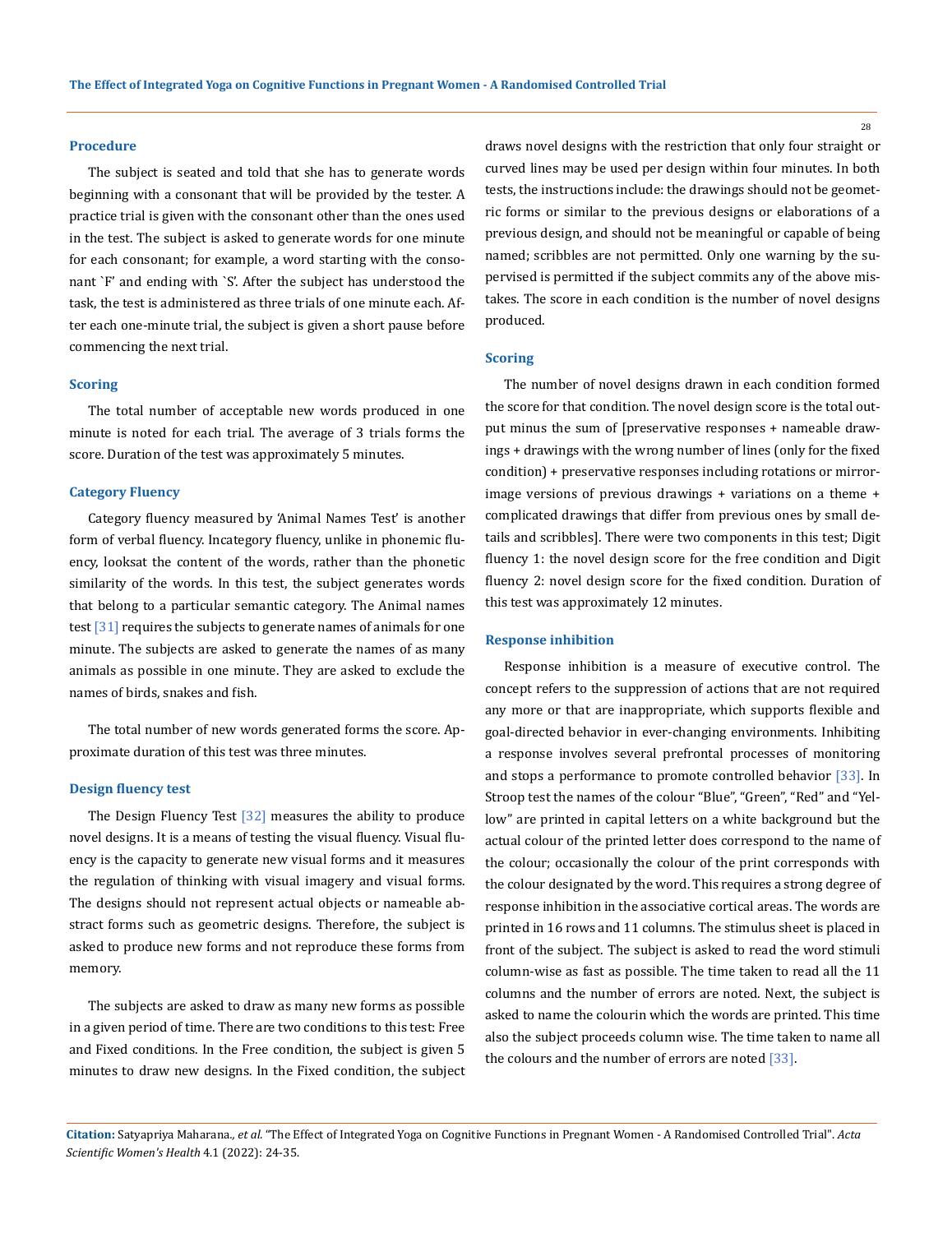#### **Scoring**

The reading time and the naming time were converted into seconds. The reading time was subtracted from the naming time to get the Stroop effect score (Stroop effect score = Time taken to name - Time taken to read the words). The time taken to complete this test was 20 minutes. Uncorrected errors were noted down separately for both the phases.

#### **Validity of the tests**

The validity for 'Stroop' and 'Fluency' were established independently for the literate and illiterate samples for Indian population [34].

## **Pregnancy related anxiety questionnaire (PRAQ)**

Pregnancy related anxieties Questionnaire-Revised version [35] is an abbreviated version of anxiety scale developed originally by Van den Bergh, in 1990. It is used in obstetrics practice or in research as a short measure of the pregnant women's emotional state that refers to her specific fears and worries related to pregnancy and can be used for repeated measurements.

## **Data-extraction**

This scale consists of ten items that fits into a three-factor model i.e. Fear of giving birth (3 items), fear of bearing a physically or mentally handicapped child (4 items) and concern about one's appearance (3 items). Women were asked to underline one of the five possible responses closest to their feeling related to her pregnancy [36].

#### **Scoring**

PRAQ has a 5-point scale, ranging from 'never' to 'very often'. Cronbach's alpha of the subscales in different stages of pregnancy were all more than 0.76 [37].

#### **Data analysis**

Statistical analysis was done using SPSS Version 16.0. Chi squared and 'Independent Samples' test were used for baseline comparisons. As the data were not normally distributed, between groups comparisons were done using 'Mann-Whitney U test'.

## **Results**

Two hundred twenty-eight women who registered for antenatal check up at the center were screened; 146satisfied the selection



 **Figure 1:** Showing Antenatal RCT profile of the participants recruited in the study.

criteria; 107 women registered and signed the informed consent. There were 11 drop outs during the study period.

The reasons for drop out were: (a) 3 participants in the control group requested for a shift to the yoga group because of the growing awareness about yoga through the media; (b) 6 participants moved out of Bengaluru before 36th week to her parent's town; although this aspect was discussed at the time of recruitment, the women had to oblige to the insistence by the parent's family as a socio-cultural norm in South India; and (c) 2 participants, who did not practice regularly (>50% of missing days).

Demographic characteristics are shown in table 2. The baseline values of the two groups were matched on all variables ( $p > 0.05$ , Independent Samples 't' test and Chi-square test). The two groups were matched for all baseline characteristics excluding professional status (i.e., housewife or working outside the home). BMI was less than 25.6 in both groups. Obese women were excluded and there were none who were underweight. None of the women in either group were smokers.

## **Citation:** Satyapriya Maharana*., et al.* "The Effect of Integrated Yoga on Cognitive Functions in Pregnant Women - A Randomised Controlled Trial". *Acta Scientific Women's Health* 4.1 (2022): 24-35.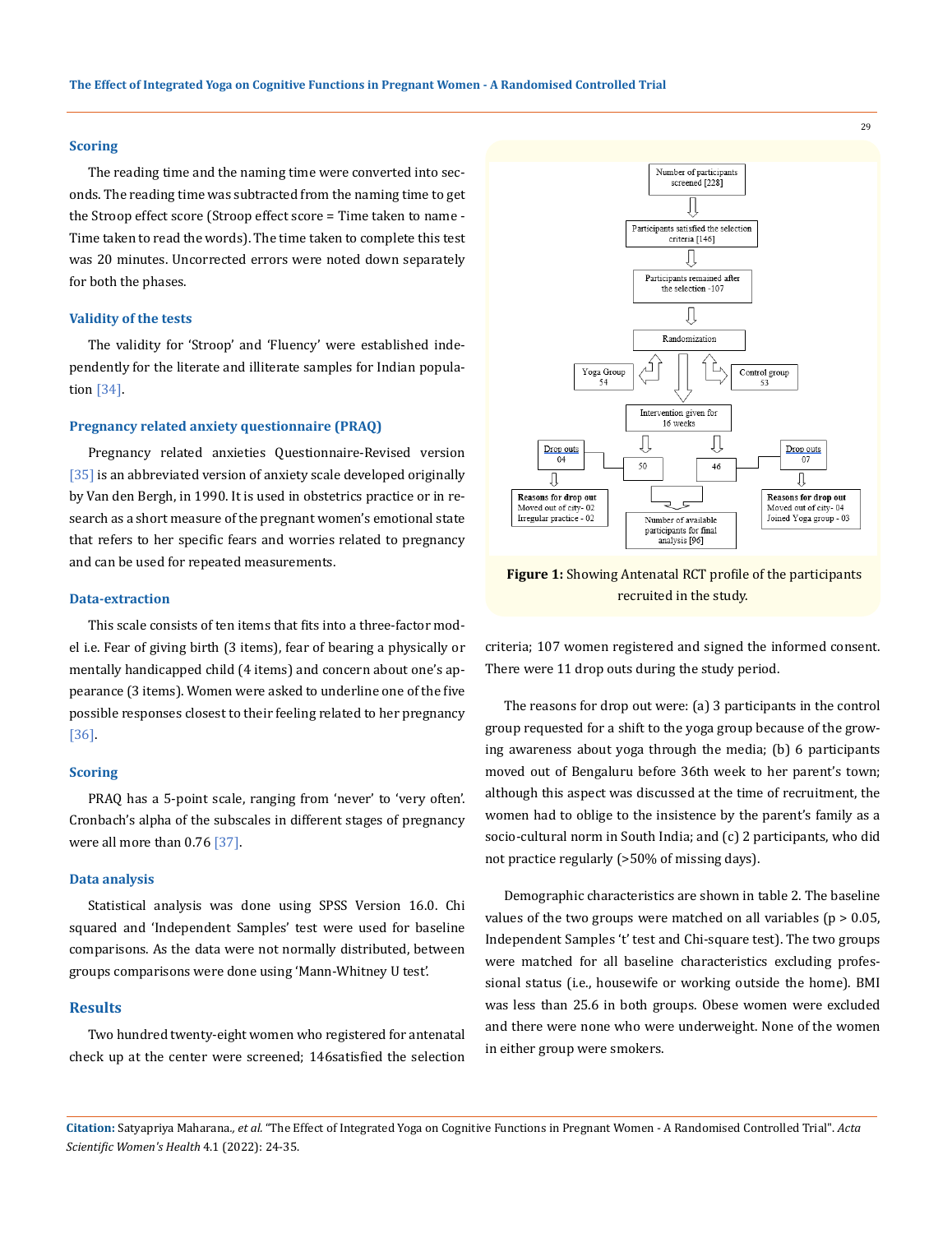|                  |                       |                   |                     |                           |               |                               |                   |                                          |                                    |                                       |                                    | JU.                                  |
|------------------|-----------------------|-------------------|---------------------|---------------------------|---------------|-------------------------------|-------------------|------------------------------------------|------------------------------------|---------------------------------------|------------------------------------|--------------------------------------|
| <b>Variables</b> |                       |                   | Age                 | <b>Height</b><br>(Inches) | Gravida       |                               | <b>Occupation</b> |                                          | Wt (kgs)                           |                                       | <b>BMI</b><br>(Body mass<br>index) |                                      |
|                  |                       |                   |                     |                           | G1<br>(Prima) | G <sub>2</sub><br>(Secunda 2) | <b>Working</b>    | <b>Not</b><br>working<br>/House<br>wives | Pre<br>(20 <sup>th</sup><br>weeks) | Post<br>(36 <sup>th</sup> )<br>weeks) | Pre<br>(20 <sup>th</sup><br>week)  | Post<br>(36 <sup>th</sup> )<br>week) |
|                  | Yoga<br>$(N = 50)$    | Mean $\pm$<br>S.D | $26.41 \pm$<br>3.01 | $63.67 \pm$<br>1.81       | 45<br>(88%)   | 5(12%)                        | 32 (65%)          | 18 (35%)                                 | $63.69 \pm$<br>9.67                | $71.82 \pm$<br>9.90                   | 24.97<br>± 3.52                    | 28.54<br>± 3.60                      |
|                  | Control<br>$(N = 46)$ | Mean $\pm$<br>S.D | $24.96 \pm$<br>2.58 | $62.84 \pm$<br>1.98       | 40<br>(87%)   | 6(13%)                        | 22 (49%)          | 24 (51%)                                 | $61.56 \pm$<br>8.56                | 69.91 $\pm$<br>8.84                   | 25.05<br>± 3.80                    | 28.55<br>± 3.86                      |

 $20^{\circ}$ 

**Table 2:** Demographic characteristics of the subjects.

Group means and SD of all participant variables; all 20<sup>th</sup> week (= Pre) except where stated Post (=  $36<sup>th</sup>$  week). No difference between groups was statistically significant on any Pre or Post variable (Gravidae and Occupation: Chi square test; others independent samples't' test.)

G1- Prima, G2- Secunda 2, W- Working, HW-Housewife, Wt- Weight, BMI- Body Mass Index.

| <b>Variables</b>                        |                      | Group                        | Pre                |        |           | <b>Post</b>          |       |           | Pre-post  |               |                     |  |
|-----------------------------------------|----------------------|------------------------------|--------------------|--------|-----------|----------------------|-------|-----------|-----------|---------------|---------------------|--|
|                                         |                      | Yoga<br>$(N = 50)$           | $Mean \pm SD$      | CI     |           |                      | CI    |           |           | $\frac{0}{0}$ | <b>Significance</b> |  |
|                                         |                      | <b>Control</b><br>$(N = 46)$ |                    | LB     | <b>UB</b> | $Mean \pm SD$        | LB    | <b>UB</b> | <b>ES</b> | change        | level (p)           |  |
|                                         | PF                   | Y                            | $13.53 \pm 2.94$   | 12.71  | 14.36     | $17.89 \pm 3.40***$  | 16.93 | 18.85     | 1.64      | 32.16         | p < 0.001           |  |
|                                         |                      | $\mathsf{C}$                 | $13.48 \pm 1.24$   | 13.11  | 13.86     | $15.30 \pm 2.88$     | 14.44 | 16.17     | 0.76      | 13.48         |                     |  |
| Fluency                                 | CF                   | Y                            | $15.98 \pm 2.22$   | 15.36  | 16.61     | $20.14 \pm 3.68***$  | 19.10 | 21.17     | 1.23      | 26.03         | p < 0.001           |  |
|                                         |                      | $\mathsf{C}$                 | $15.93 \pm 1.53$   | 15.47  | 16.39     | $17.47 \pm 2.25$     | 16.79 | 18.14     | 0.74      | 9.60          |                     |  |
|                                         | DF<br>I-Free         | Y                            | $13.31 \pm 2.80$   | 14.10  | 14.10     | $18.88 \pm 3.96***$  | 20.00 | 20.00     | 1.69      | 41.85         |                     |  |
|                                         |                      | C                            | $13.07 \pm 2.65$   | 13.86  | 13.86     | $15.20 \pm 2.78$     | 16.03 | 16.03     | 0.99      | 16.30         | p < 0.001           |  |
|                                         | DF<br>$II-$<br>Fixed | Y                            | $21.80 \pm 6.17$   | 23.54  | 23.54     | $29.22 \pm 8.69**$   | 31.66 | 31.66     | 0.80      | 33.99         |                     |  |
|                                         |                      | C                            | $21.09 \pm 3.41$   | 22.11  | 22.11     | $24.33 \pm 3.87$     | 25.50 | 25.50     | 0.88      | 15.36         | p < 0.01            |  |
| Stroop test<br>(Response<br>Inhibition) | Stroop<br>Effect     | Y                            | $108.31 \pm 16.46$ | 103.68 | 112.94    | $83.24 \pm 14.96***$ | 79.03 | 87.44     | 1.43      | 23.16         | p < 0.001           |  |
|                                         |                      | $\mathsf{C}$                 | $108.33 \pm 16.27$ | 103.44 | 113.22    | $98.33 \pm 19.63$    | 92.44 | 104.23    | 0.74      | 9.23          |                     |  |
|                                         | Stroop<br>Error      | Y                            | $4.12 \pm 0.65$    | 3.93   | 4.30      | $1.92 \pm 1.51*$     | 1.50  | 2.35      | 1.75      | 53.40         |                     |  |
|                                         |                      | C                            | $4.09 \pm 0.70$    | 3.88   | 4.30      | $2.60 \pm 0.91$      | 2.15  | 2.33      | 2.15      | 36.40         | p < 0.05            |  |
| PRAQ                                    |                      | Y                            | $26.88 \pm 5.35$   | 25.38  | 28.39     | $18.45 \pm 4.33***$  | 17.23 | 19.67     | 17.23     | 31.36         | p < 0.001           |  |
|                                         |                      | C                            | $27.64 \pm 4.57$   | 26.27  | 29.02     | $23.20 \pm 6.31$     | 21.30 | 25.10     | 21.30     | 16.06         |                     |  |

# **Primary variables**

**Table 3:** Showing Mean ± SD, CI, Percentage changes and Level of significance of all variables between the groups.

\*\*\*p < 0.001; \*\*p < 0.01 and \*p < 0.05, comparing the variables between the groups using 'Mann Whitney U test'.

Y: Yoga, C: Control, PF: Phonemic Fluency, CF: Category Fluency (Animal Names), DF: Design Fluency, PRAQ: pregnancy related anxiety Questionnaire, CI: Confidence Interval, UB: Upper Bound/ LB: Lower Bound. Legend: Yoga group shows significantly better improvements than control group on all three components of fluency test.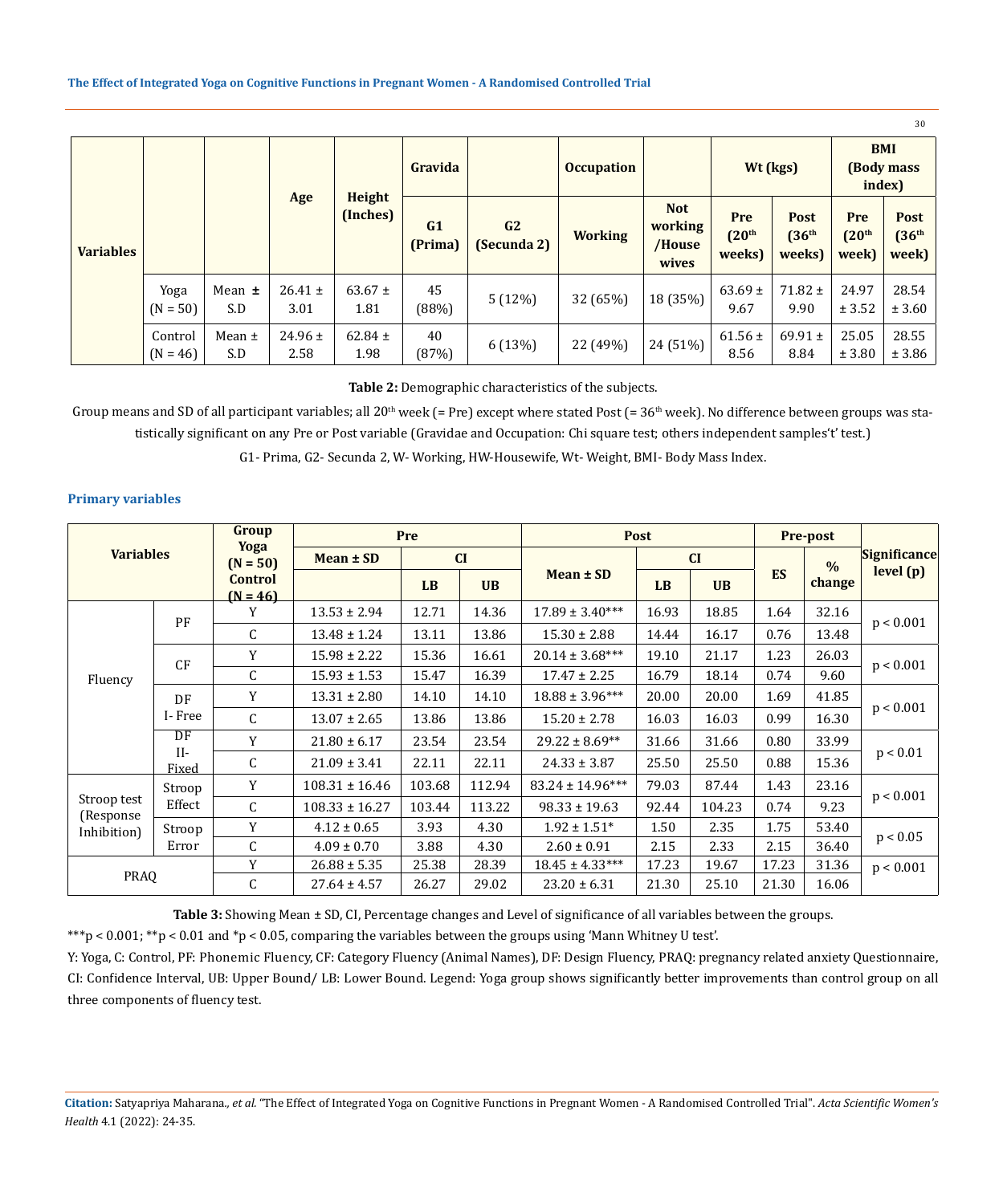There were no significant differences between the two groups (p>0.05, Mann Whitney U test) in their baseline scores on all variables.

#### **Results after intervention: Fluency tests**

The Phonemic Fluency showed significantly better increase in yoga (32.16%) group than the control group (13.48%) with significant difference between groups p < 0.001 with an effect size of 1.64 in the yoga group and 0.76 in the control group.

There was also significant improvement in Category fluency (animal names) in both groups;26.03% (effect size 1.23) in yoga and 9.60%(effect size 0.74) in control group with significant difference between groups at p < 0.001.

The Design fluency I (Free condition) test also improved in yoga by 41.85% (effect size 1.69) and in control group by 16.30% (effect size  $0.99$ ) with significant difference between groups at  $p < 0.001$ . There was a similar improvement in Design fluency II (fixed condition) Test (effect size of 0.80 in the Yoga group and 0.88 in the controls) with significant difference between groups at p < 0.01.

#### **Response inhibition - Stroop test**

Stroop effect showed significant improvements within both groups; 23.16% (effect size of 1.43) in the yoga group and 9.23% (effect size of 0.74) in the control group. Mann Whitney test showed significant difference between groups at p < 0.001.

Stroop Error also reduced significantly in yoga (53.40%, effect size 1.75) group as compared to control group (36.40%, effect size 2.15) with significant difference between groups at p < 0.05.

#### **Pregnancy related anxiety questionnaire (PRAQ)**

Scores of pregnancy related anxiety reduced in yoga group by 31.36% compared to control group (16.06%) with significant difference between groups at p < 0.001.

Spearman's coefficient correlation test showed no significant correlation between anxiety and any of the variables that measured the cognitive functions.

# **Discussion**

This randomized two armed active control study has shown that there were significantly better improvements in the yoga group as compared to antenatal exercise group in all three components of fluency tests (Verbal, Category and Design fluencies) and Response inhibition test (Stroop test) along with significant reduction in pregnancy related anxiety.

#### **Comparisons**

To the best of our knowledge this is the first study on the effect of yoga on cognitive functions during pregnancy. Studies on yoga in normal healthy volunteers have been found to be effective in improving many cognitive functions such as memory and attention tasks. Performance on six letter cancellation task (SLCT) which requires selective attention, concentration, visual scanning abilities, and a repetitive motor response was studied before and after a meditation technique called cyclic meditation (CM) in healthy volunteers in a self as control design with significantly higher scores after sessions of CM (24.9%) than after supine rest sessions (13.6%) [38]. Further, a report from the same lab in 2009 (Patra and Telles) showed significant increase in scores on digit letter substitution test (DLST), letter-copying and circle-dotting tasks after CM, suggesting better information processing [39]. Chattha., *et al.* showed improvement in cognitive functions (remote memory, verbal retention and recognition, and delayed and immediate recall) in perimenopausal women after 8 weeks of integrated yoga in a randomized control active control study  $[40]$ . Patients with major depression who practiced Sahaja yoga showed greater degree of improvement in executive functions like manipulation of information in the verbal working memory (Reverse digit span test) and attention span (SLCT) than those who had only anti-depressant medication [41].

## **Mechanism**

During pregnancy, profound changes occur in stress adaptation mechanisms that are involved in 'flight and fight system'. Although these changes are essential for healthy progression of pregnancy, heightened stress responses not only offer high risk to the health of the mother and fetus, but also affect her cognitive functions. Hypothalamo Pituitary Adrenal (HPA) axis, sympathetic-adrenalmedullary system (SMS) and changes in several neurotransmitter systems within the brain appear to be the mediators of these changes during stress. Heightened levels of adrenalin, noradrenalin and gluco-corticoids have been implicated. Although the entry of these hormones is restricted by blood-brain barrier, studies have shown their influence on cerebral functions [42]. Excess stress also affects the dopaminergic projections from ventral tegmental area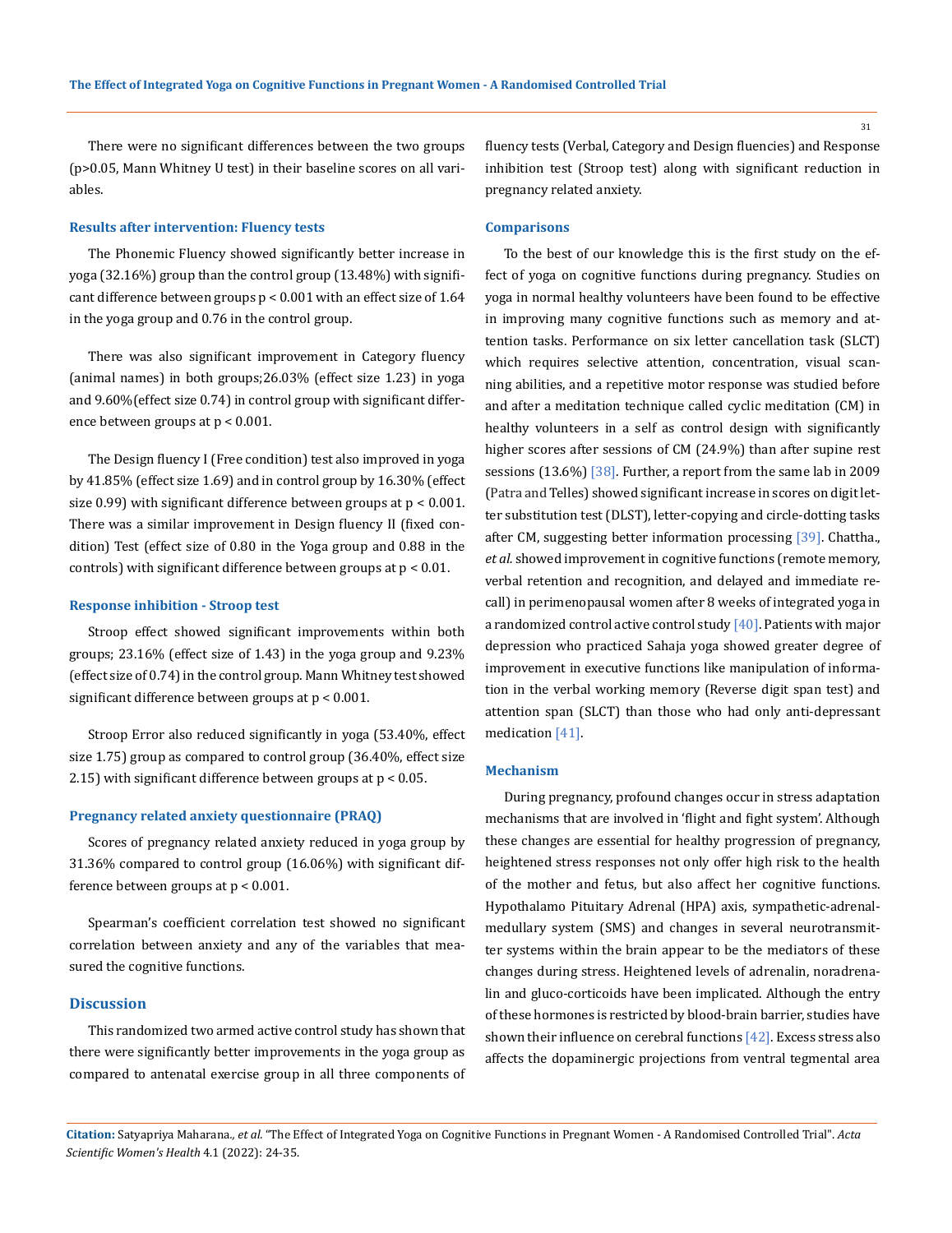Yogic techniques including relaxation techniques are found to improve sympatho-vagal balance by reducing the sympathetic tone in normal volunteers  $[46]$ . A two-day yoga programme which involved relaxation technique decreased occupational stress levels and baseline autonomic arousal  $[47]$ . Yoga improved the amount of slow wave sleep following the practice of yoga based relaxation techniques twice a day  $[48]$  suggesting enhancement in quality of sleep. It is well documented that a healthy sleep is necessary for improving various cognitive functions such as memory and learning processes  $[49]$ . More directly yoga and massage therapy programme was found to be effective in symptom reduction and general health improvement in a variety of conditions that are relevant to pregnancy, such as anxiety, depression, back pain, and stress [50]. Moreover, a preliminary research from a mindfulness-based childbirth and parenting education through a traditional mindfulness-based stress reduction program found improvements in measures of anxiety, depression, and positive affect in women participating in their third trimester of pregnancy [51]. A recent study by Teper et al has shown greater degree of executive control in the participants who were practicing meditation [52]. We reported a significant improvement in heart rate variability frequency spectra after regular practice of yoga during normal pregnancy. There was significant reduction in low frequency spectrum and the ratio of low and high frequency spectra suggesting improvement in autonomic adaptive responses to stress [53].

the cognitive functions.

Electrophysiological studies during cognitive functions in healthy volunteers have reported increase in peak amplitude with reduction in latency of P300 wave (a positive wave that occurs at 300th millisecond in the auditory evoked potentials in EEG tracing) after cyclic meditation [54] indicating better information processing speed and increased activation of attentional resourcesin hippocampus and other prefrontal associated areas after CM [55].

Thus, it may be hypothesized that the improvement in the executive functions observed in this study is due to the effect of yoga in bringing about better information processing in the subtle layers of the prefrontal cortex. This in turn could be due to reduction of stress following the alert full rest that yoga offers.

#### **Strengths of the study**

The strengths of this study were: (a) its randomized design in which there was an active control group, (b) good sample size, and (c) the first evidence on the benefits of yoga on cognitive functions during pregnancy. We may thus recommend that yoga may be included to all antenatal programs.

Limitations of the study were: (a) some interaction between the two groups may have occurred although attempt was made to keep them away; (b) no correlation could be demonstrated between the changes in scores on anxiety and cognitive functions after yoga although we hypothesized that the benefits could be due to reduction in stress. This could be due to the type of questions in PRAQ or due to the sample size.

## **Conclusion**

This study showed that integrated antenatal yoga starting from second trimester helps in improving cognitive functions and reducing anxiety suggestive of a positive impact of yoga in promoting better information processing in prefrontal cortex.

#### **Suggestions for Future Work**

In future studies, these inexpensive yoga techniques may be tried in different cultures for self-management of their excessive stress and anxiety during pregnancy. Such studies would throw more light on the generalizability of yoga practice and the reproducibility of the effects of yoga worldwide. Long term follows up of the off springs of these two groups would throw light on the positive effects of yoga on the fetus.

#### **Acknowledgement**

We are thankful to all staff and consultants of Maiya multi-specialty hospital and all participants for their cooperation during the project. We thank Dr Balaram Pradhan for conducting the statistical analysis of the data.

## **Financial Support**

This project was funded by S-VYASA University.

## **Bibliography**

1. Danel I., *et al*[. "Magnitude of maternal morbidity during labour](https://www.ncbi.nlm.nih.gov/pmc/articles/PMC1447802/)  [and delivery: United States, 1993–1997".](https://www.ncbi.nlm.nih.gov/pmc/articles/PMC1447802/) *American Journal of Public Health* [93 \(2003\): 631-634.](https://www.ncbi.nlm.nih.gov/pmc/articles/PMC1447802/)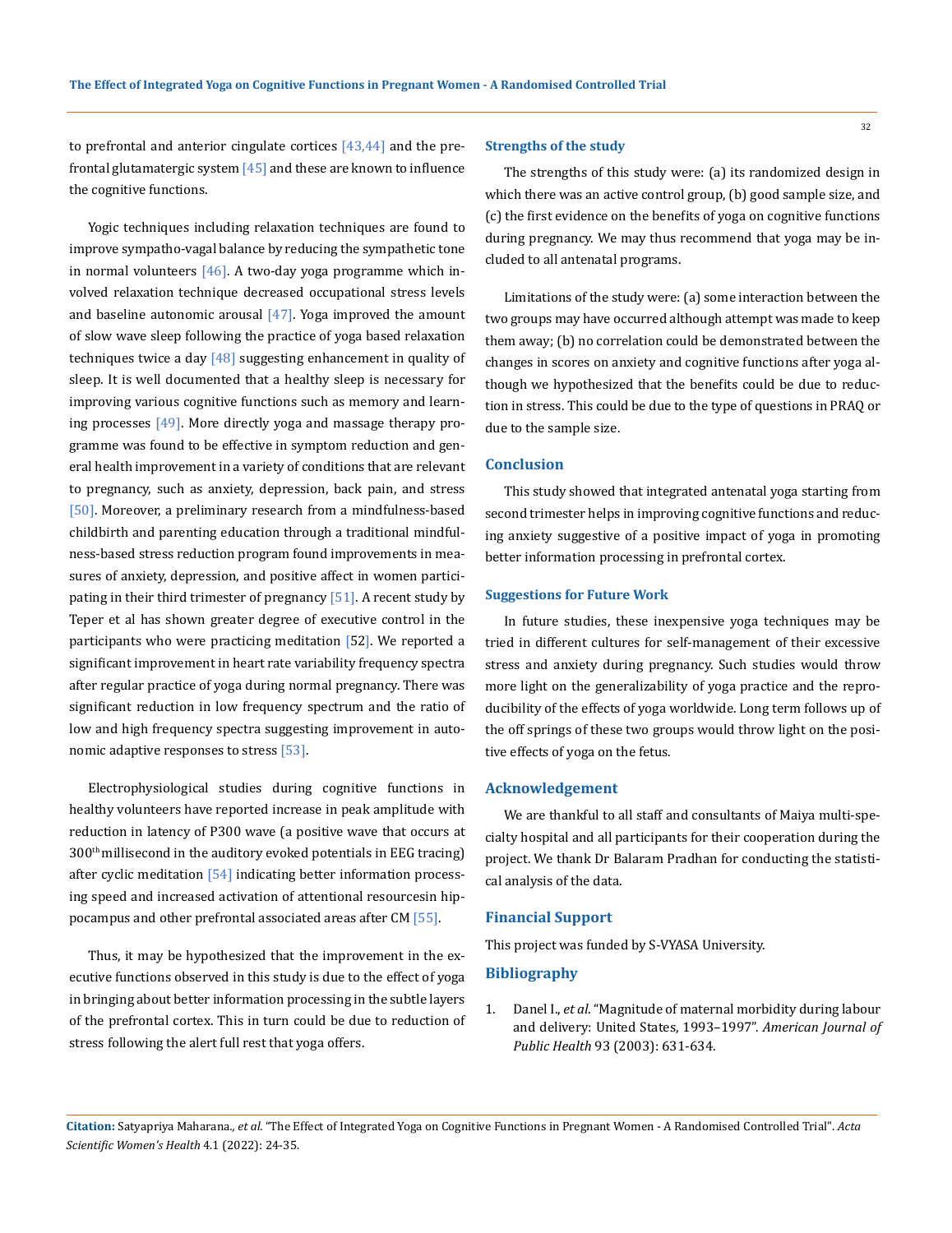- 2. Groot RD., *et al*[. "Memory performance, but not information](https://www.tandfonline.com/doi/abs/10.1076/jcen.25.4.482.13871?journalCode=ncen20)  [processing speed, may be reduced during early pregnancy".](https://www.tandfonline.com/doi/abs/10.1076/jcen.25.4.482.13871?journalCode=ncen20)  *[Journal of Clinical and Experimental Neuropsychology](https://www.tandfonline.com/doi/abs/10.1076/jcen.25.4.482.13871?journalCode=ncen20)* 25 [\(2003\): 482-8](https://www.tandfonline.com/doi/abs/10.1076/jcen.25.4.482.13871?journalCode=ncen20)
- 3. Crawley RA., *et al*[. "Cognition in pregnancy and the first year](https://pubmed.ncbi.nlm.nih.gov/12689436/)  post-partum". *[Psychology and Psychotherapy](https://pubmed.ncbi.nlm.nih.gov/12689436/)* 76 (2003): 69-84.
- 4. Onyper SV., *et al*[. "Executive functioning and general cognitive](https://pubmed.ncbi.nlm.nih.gov/20408003/)  [ability in pregnant women and matched controls".](https://pubmed.ncbi.nlm.nih.gov/20408003/) *Journal of [Clinical and Experimental Neuropsychology](https://pubmed.ncbi.nlm.nih.gov/20408003/)* 32 (2010): 986- [995.](https://pubmed.ncbi.nlm.nih.gov/20408003/)
- 5. Mennes M., *et al*[. "Long-term cognitive sequelae of antenatal](https://pubmed.ncbi.nlm.nih.gov/16780948/)  [maternal anxiety: involvement of the orbitofrontal cortex".](https://pubmed.ncbi.nlm.nih.gov/16780948/)  *[Neuroscience and Biobehavioral Reviews](https://pubmed.ncbi.nlm.nih.gov/16780948/)* 30 (2006): 1078- [1086.](https://pubmed.ncbi.nlm.nih.gov/16780948/)
- 6. [Elfgren CI and Risberg J. "Lateralized frontal blood flow in](https://pubmed.ncbi.nlm.nih.gov/9705060/)[creases during fluency tasks: influence of cognitive strategy".](https://pubmed.ncbi.nlm.nih.gov/9705060/)  *[Neuropsychologia](https://pubmed.ncbi.nlm.nih.gov/9705060/)* 36 (1998): 505-512.
- 7. Robinson H., *et al*[. "Neuroanatomical correlates of executive](https://pubmed.ncbi.nlm.nih.gov/23759126/)  [functions: a neuropsychological approach using the EXAM-](https://pubmed.ncbi.nlm.nih.gov/23759126/)INER battery". *[Journal of the International Neuropsychological](https://pubmed.ncbi.nlm.nih.gov/23759126/)  Society* [20 \(2014\): 52.](https://pubmed.ncbi.nlm.nih.gov/23759126/)
- 8. Sarkis RA., *et al*[. "Predictors of decline in verbal fluency af](https://pubmed.ncbi.nlm.nih.gov/23524470/)[ter frontal lobe epilepsy surgery".](https://pubmed.ncbi.nlm.nih.gov/23524470/) *Epilepsy and Behavior* 27 [\(2013\): 326-329.](https://pubmed.ncbi.nlm.nih.gov/23524470/)
- 9. [Kramer J and Kaplan E. "Verbal and design fluency in patients](https://pubmed.ncbi.nlm.nih.gov/11459110/)  with frontal lobe lesions". *[Journal of the International Neuro](https://pubmed.ncbi.nlm.nih.gov/11459110/)[psychological Society](https://pubmed.ncbi.nlm.nih.gov/11459110/)* 7 (2001): 586-596.
- 10. Robinson G., *et al*[. "The differing roles of the frontal cortex in](https://pubmed.ncbi.nlm.nih.gov/22669082/)  fluency tests". *Brain* [135 \(2012\): 2202-2014.](https://pubmed.ncbi.nlm.nih.gov/22669082/)
- 11. Osório CM., *et al*[. "Neuropsychological functioning and brain](https://www.sciencedirect.com/science/article/abs/pii/S0920121117301341)  [energetics of drug resistant mesial temporal lobe epilepsy pa](https://www.sciencedirect.com/science/article/abs/pii/S0920121117301341)tients". *[Epilepsy Research](https://www.sciencedirect.com/science/article/abs/pii/S0920121117301341)* 138 (2017): 26-31.
- 12. Stuss DT., *et al*[. "Stroop performance in focal lesion patients:](https://psycnet.apa.org/record/2001-07284-002)  [dissociation of processes and frontal lobe lesion location".](https://psycnet.apa.org/record/2001-07284-002)  *[Neuropsychologia](https://psycnet.apa.org/record/2001-07284-002)* 39 (2001): 771-786.
- 13. Lee DY., *et al*[. "Neural correlates of the stroop test performance](https://www.karger.com/Article/Fulltext/329517)  [in patients with Alzheimer's disease: A FDG-PET study". Al](https://www.karger.com/Article/Fulltext/329517)zheimer's and Dementia: *[Journal Alzheimer Disease and Asso](https://www.karger.com/Article/Fulltext/329517)ciated* [4 \(2011\): S75.](https://www.karger.com/Article/Fulltext/329517)
- 14. MacDonald AW., *et al*[. "Dissociating the role of the dorsolateral](https://pubmed.ncbi.nlm.nih.gov/22163244/)  [prefrontal and anterior cingulate cortex in cognitive control".](https://pubmed.ncbi.nlm.nih.gov/22163244/)  *Science* [288 \(2000\): 1835-1838.](https://pubmed.ncbi.nlm.nih.gov/22163244/)
- 15. [Cardwell MS. "Stress: pregnancy considerations".](https://pubmed.ncbi.nlm.nih.gov/23417218/) *Obstetrical [and Gynecological Survey](https://pubmed.ncbi.nlm.nih.gov/23417218/)* 68 (2013): 119-129.
- 16. Kubo A., *et al*[. "Yoga for heart failure patients: a feasibility pilot](https://pubmed.ncbi.nlm.nih.gov/22398347/)  [study with a multiethnic population".](https://pubmed.ncbi.nlm.nih.gov/22398347/) *International Journal of Yoga Therapy* [21 \(2011\): 77-83.](https://pubmed.ncbi.nlm.nih.gov/22398347/)
- 17. Pandya DP., *et al*[. "Mind-body therapy in the management and](https://pubmed.ncbi.nlm.nih.gov/10390658/)  [prevention of coronary disease".](https://pubmed.ncbi.nlm.nih.gov/10390658/) *Comprehensive Therapy* 25 [\(1999\): 283-293.](https://pubmed.ncbi.nlm.nih.gov/10390658/)
- 18. [Patra S and Telles S. "Heart rate variability during sleep fol](https://pubmed.ncbi.nlm.nih.gov/19838801/)[lowing the practice of cyclic meditation and supine rest".](https://pubmed.ncbi.nlm.nih.gov/19838801/) *As[sociation for Applied Psychophysiology and Biofeedback](https://pubmed.ncbi.nlm.nih.gov/19838801/)* 35 [\(2010\): 135-140.](https://pubmed.ncbi.nlm.nih.gov/19838801/)
- 19. Wirshing DA., *et al*[. "The effects of novel antipsychotics on glu](https://pubmed.ncbi.nlm.nih.gov/12416594/)cose and lipid levels". *[The Journal of Clinical Psychiatry](https://pubmed.ncbi.nlm.nih.gov/12416594/)* (2002): [63.](https://pubmed.ncbi.nlm.nih.gov/12416594/)
- 20. Michalsen A., *et al*[. "Iyengar yoga for distressed women: a](https://pubmed.ncbi.nlm.nih.gov/23049608/)  [3-armed randomized controlled trial".](https://pubmed.ncbi.nlm.nih.gov/23049608/) *Evidence-Based Com[plementary and Alternative Medicine](https://pubmed.ncbi.nlm.nih.gov/23049608/)* (2012).
- 21. Hartfiel N., *et al*[. "Yoga for reducing perceived stress and back](https://pubmed.ncbi.nlm.nih.gov/23012344/)  pain at work". *[Occupational Medicine](https://pubmed.ncbi.nlm.nih.gov/23012344/)* 62 (2012): 606-612.
- 22. [Shim CS and Lee YS. "Effects of a Yoga-focused Prenatal Pro](https://pubmed.ncbi.nlm.nih.gov/22854549/)[gram on Stress, Anxiety, Self Confidence and Labour Pain in](https://pubmed.ncbi.nlm.nih.gov/22854549/)  [Pregnant Women with In Vitro Fertilization Treatment".](https://pubmed.ncbi.nlm.nih.gov/22854549/) *Jour[nal of Korean Academy of Nursing](https://pubmed.ncbi.nlm.nih.gov/22854549/)* 42 (2012): 69-76.
- 23. Babbar S., *et al*[. "Yoga during pregnancy: a review".](https://pubmed.ncbi.nlm.nih.gov/22399208/) *American [Journal of Perinatology](https://pubmed.ncbi.nlm.nih.gov/22399208/)* 29 (2012): 459-464.
- 24. Chuntharapat S., *et al*[. "Yoga during pregnancy: effects on ma](https://www.researchgate.net/publication/5456953_Yoga_during_pregnancy_Effects_on_maternal_comfort_labor_pain_and_birth_outcomes)[ternal comfort, labor pain and birth outcomes".](https://www.researchgate.net/publication/5456953_Yoga_during_pregnancy_Effects_on_maternal_comfort_labor_pain_and_birth_outcomes) *Complemen[tary Therapies in Clinical Practice](https://www.researchgate.net/publication/5456953_Yoga_during_pregnancy_Effects_on_maternal_comfort_labor_pain_and_birth_outcomes)* 14 (2008): 105-115.
- 25. Smith CA., *et al*[. "Acupuncture or acupressure for pain manage](https://pubmed.ncbi.nlm.nih.gov/21735441/)[ment in labour \(Cochrane Review\)".](https://pubmed.ncbi.nlm.nih.gov/21735441/) *Cochrane Library* (2011).
- 26. Beddoe AE., *et al*[. "Effects of mindful yoga on sleep in preg](https://pubmed.ncbi.nlm.nih.gov/20338897/)nant women: a pilot study". *[Biological Research for Nursing](https://pubmed.ncbi.nlm.nih.gov/20338897/)* 11 [\(2010\): 363-370.](https://pubmed.ncbi.nlm.nih.gov/20338897/)
- 27. Nagarathna R. "Yoga for a healthy lifestyle". Gaia Books (1990).

**Citation:** Satyapriya Maharana*., et al.* "The Effect of Integrated Yoga on Cognitive Functions in Pregnant Women - A Randomised Controlled Trial". *Acta Scientific Women's Health* 4.1 (2022): 24-35.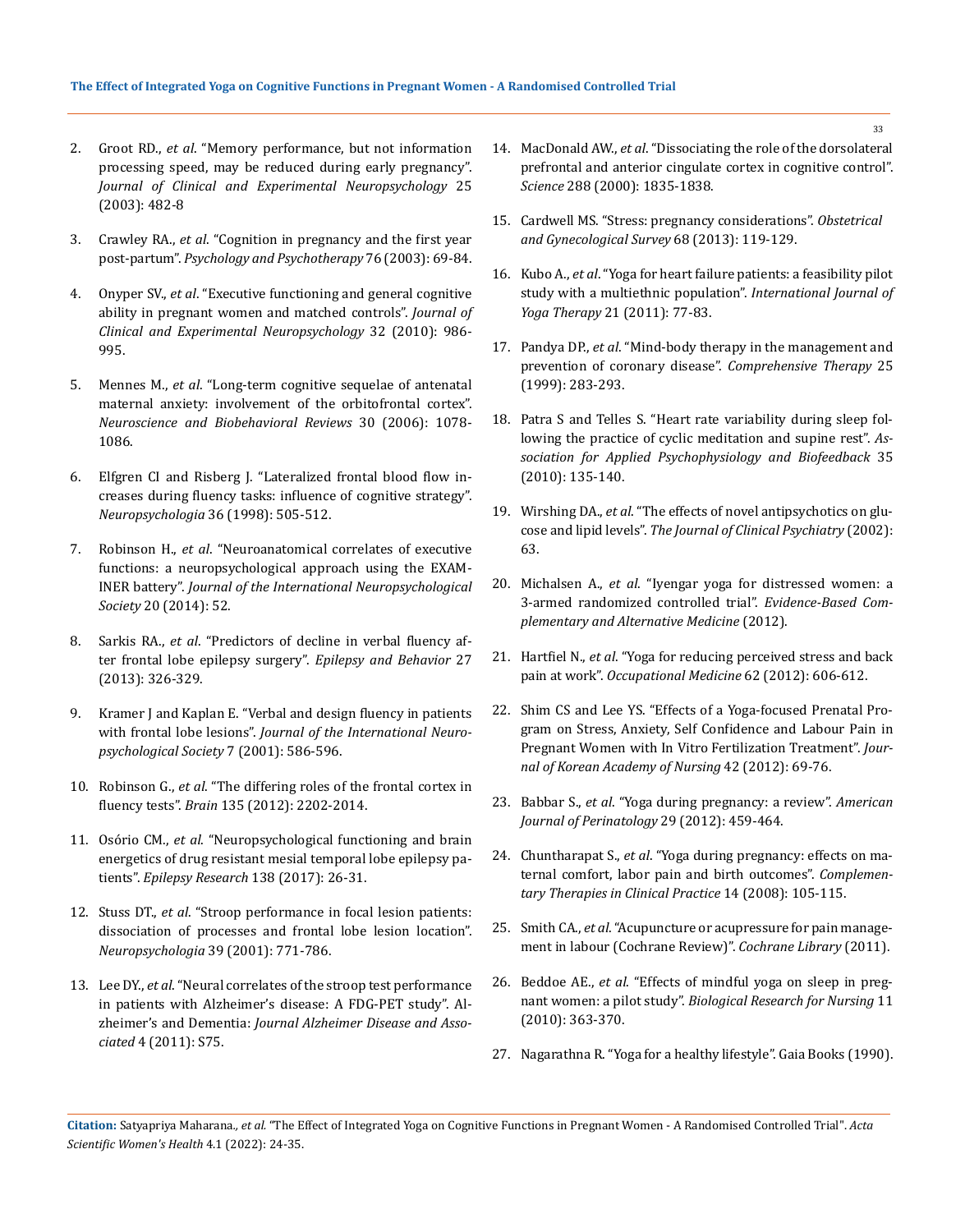- 28. Davies GA., *et al*[. "Joint SOGC/CSEP clinical practice guideline:](https://pubmed.ncbi.nlm.nih.gov/12955862/)  [exercise in pregnancy and the postpartum period".](https://pubmed.ncbi.nlm.nih.gov/12955862/) *Canadian [Journal of Applied Physiology](https://pubmed.ncbi.nlm.nih.gov/12955862/)* 28 (2003): 329-341.
- 29. [Spreen O and Strauss E. "A compendium of neuropsychological](https://global.oup.com/academic/product/a-compendium-of-neuropsychological-tests-9780199856183?cc=in&lang=en&)  [tests: Administration, norms, and commentary". Oxford Uni](https://global.oup.com/academic/product/a-compendium-of-neuropsychological-tests-9780199856183?cc=in&lang=en&)[versity Press \(1998\).](https://global.oup.com/academic/product/a-compendium-of-neuropsychological-tests-9780199856183?cc=in&lang=en&)
- 30. John PJ. "Neuropsychological and spectral EEG correlates of dimensions of schizophrenia". Unpublished MD thesis submitted to National Institute of Mental Health and Neuroscience, Bangalore, India (1998).
- 31. Lezak MD., *et al*. "Neuropsychological assessment". Oxford University Press, USA (2004).
- 32. [Jones-Gotman M and Milner B. "Design fluency: The invention](https://www.sciencedirect.com/science/article/abs/pii/0028393277900707)  [of nonsense drawings after focal cortical lesions".](https://www.sciencedirect.com/science/article/abs/pii/0028393277900707) *Neuropsychologia* [15 \(1977\): 653-674.](https://www.sciencedirect.com/science/article/abs/pii/0028393277900707)
- 33. [Verbruggen F and Logan GD. "Response inhibition in the stop](https://www.ncbi.nlm.nih.gov/pmc/articles/PMC2709177/)signal paradigm". *[Trends in Cognitive Sciences](https://www.ncbi.nlm.nih.gov/pmc/articles/PMC2709177/)* 12 (2008): 418- [424.](https://www.ncbi.nlm.nih.gov/pmc/articles/PMC2709177/)
- 34. Rao SL., *et al*. "Nimhans Neuropsychology battery". NIMHANS, Bangalore, India 1<sup>st</sup> edn: (2004).
- 35. [Huizink AC. "Prenatal stress and its effect on infant develop](https://pubmed.ncbi.nlm.nih.gov/25287545/)[ment". Doctoral dissertation Utrecht University. The Nether](https://pubmed.ncbi.nlm.nih.gov/25287545/)[lands: \(2000\).](https://pubmed.ncbi.nlm.nih.gov/25287545/)
- 36. Huizink AC., *et al*[. "Is pregnancy anxiety a distinctive syn](https://pubmed.ncbi.nlm.nih.gov/15324989/)drome?". *[Early Human Development](https://pubmed.ncbi.nlm.nih.gov/15324989/)* 79 (2004): 81-91.
- 37. Huizink AC., *et al*[. "Stress during pregnancy is associated with](https://pubmed.ncbi.nlm.nih.gov/12959490/)  [developmental outcome in infancy".](https://pubmed.ncbi.nlm.nih.gov/12959490/) *Journal of Child Psychol[ogy and Psychiatry](https://pubmed.ncbi.nlm.nih.gov/12959490/)* 44 (2003): 810-818.
- 38. [Sarang P and Telles S. "Effects of two yoga based relaxation](https://psycnet.apa.org/record/2006-21928-005)  [techniques on heart rate variability \(HRV\)".](https://psycnet.apa.org/record/2006-21928-005) *International Jour[nal of Stress Management](https://psycnet.apa.org/record/2006-21928-005)* 13 (2006): 460.
- 39. [Pradhan B and Nagendra HR. "Immediate effect of two yoga](https://pubmed.ncbi.nlm.nih.gov/21170232/)[based relaxation techniques on attention in children".](https://pubmed.ncbi.nlm.nih.gov/21170232/) *Interna[tional Journal of Yoga](https://pubmed.ncbi.nlm.nih.gov/21170232/)* 3 (2010): 67.
- 40. [Pradhan B and Nagendra HR. "Normative data for the digit–](https://www.ncbi.nlm.nih.gov/pmc/articles/PMC2933731/) [letter substitution task in school children".](https://www.ncbi.nlm.nih.gov/pmc/articles/PMC2933731/) *International Journal of Yoga* [2 \(2009\): 69-72.](https://www.ncbi.nlm.nih.gov/pmc/articles/PMC2933731/)
- 41. Chattha R., *et al*[. "Effect of yoga on cognitive functions in cli](https://pubmed.ncbi.nlm.nih.gov/18503578/)[macteric syndrome: a randomised control study".](https://pubmed.ncbi.nlm.nih.gov/18503578/) *BJOG* 115 [\(2008\): 991-1000.](https://pubmed.ncbi.nlm.nih.gov/18503578/)
- 42. Sharma VK., *et al*[. "Effect of Sahaj Yoga on neuro-cognitive](https://pubmed.ncbi.nlm.nih.gov/17402267/)  [functions in patients suffering from major depression".](https://pubmed.ncbi.nlm.nih.gov/17402267/) *Indian [Journal of Physiology and Pharmacology](https://pubmed.ncbi.nlm.nih.gov/17402267/)* 50 (2006): 375-383.
- 43. [McGaugh JL and Roozendaal B. "Role of adrenal stress hor](https://pubmed.ncbi.nlm.nih.gov/12015238/)[mones in forming lasting memories in the brain".](https://pubmed.ncbi.nlm.nih.gov/12015238/) *Current [Opinion in Neurobiology](https://pubmed.ncbi.nlm.nih.gov/12015238/)* 12 (2002): 205-210.
- 44. Abercrombie ED., *et al*[. "Differential effect of stress on in vivo](https://pubmed.ncbi.nlm.nih.gov/2709017/)  [dopamine release in striatum, nucleus accumbens, and medial](https://pubmed.ncbi.nlm.nih.gov/2709017/)  frontal cortex". *[Journal of Neurochemistry](https://pubmed.ncbi.nlm.nih.gov/2709017/)* 52 (1989): 1655- [1658.](https://pubmed.ncbi.nlm.nih.gov/2709017/)
- 45. Steciuk M., *et al*[. "Immobilization-induced glutamate efflux in](https://www.wikidata.org/wiki/Q64977462)  [medial prefrontal cortex: blockade by \(+\)-Mk-801, a selective](https://www.wikidata.org/wiki/Q64977462)  [NMDA receptor antagonist".](https://www.wikidata.org/wiki/Q64977462) *Stress* 3 (2000): 195-199.
- 46. [Patra S and Telles S. "Positive impact of cyclic meditation on](https://pubmed.ncbi.nlm.nih.gov/19564829/)  subsequent sleep". *[Medical Science Monitor](https://pubmed.ncbi.nlm.nih.gov/19564829/)* 15 (2009): CR375- [81.](https://pubmed.ncbi.nlm.nih.gov/19564829/)
- 47. [Sarang P and Telles S. "Effects of two yoga based relaxation](https://psycnet.apa.org/record/2006-21928-005)  [techniques on heart rate variability \(HRV\)".](https://psycnet.apa.org/record/2006-21928-005) *International Jour[nal of Stress Management](https://psycnet.apa.org/record/2006-21928-005)* 13 (2006): 460.
- 48. [Patra S and Telles S. "Heart rate variability during sleep fol](https://pubmed.ncbi.nlm.nih.gov/19838801/)[lowing the practice of cyclic meditation and supine rest".](https://pubmed.ncbi.nlm.nih.gov/19838801/) *As[sociation for Applied Psychophysiology and Biofeedback](https://pubmed.ncbi.nlm.nih.gov/19838801/)* 35 [\(2010\): 135-140.](https://pubmed.ncbi.nlm.nih.gov/19838801/)
- 49. [Smith C and Lapp L. "Prolonged increases in both PS and num](https://pubmed.ncbi.nlm.nih.gov/3725909/)[ber of REMS following a shuttle avoidance task".](https://pubmed.ncbi.nlm.nih.gov/3725909/) *Physiology and Behavior* [36 \(1986\): 1053-1057.](https://pubmed.ncbi.nlm.nih.gov/3725909/)
- 50. Field T., *et al*[. "Yoga and massage therapy reduce prenatal de](https://www.ncbi.nlm.nih.gov/pmc/articles/PMC3319349/)pression and prematurity". *[Journal of Bodywork and Movement](https://www.ncbi.nlm.nih.gov/pmc/articles/PMC3319349/)  Therapies* [16 \(2012\): 204-209.](https://www.ncbi.nlm.nih.gov/pmc/articles/PMC3319349/)
- 51. [Duncan LG and Bardacke N. "Mindfulness-based childbirth](https://www.ncbi.nlm.nih.gov/pmc/articles/PMC2837157/)  [and parenting education: promoting family mindfulness dur](https://www.ncbi.nlm.nih.gov/pmc/articles/PMC2837157/)ing the perinatal period". *[Journal of Child and Family Studies](https://www.ncbi.nlm.nih.gov/pmc/articles/PMC2837157/)* 19 [\(2010\): 190-202.](https://www.ncbi.nlm.nih.gov/pmc/articles/PMC2837157/)
- 52. [Teper R and Inzlicht M. "Meditation, mindfulness and ex](https://pubmed.ncbi.nlm.nih.gov/22507824/)[ecutive control: the importance of emotional acceptance and](https://pubmed.ncbi.nlm.nih.gov/22507824/)  [brain-based performance monitoring".](https://pubmed.ncbi.nlm.nih.gov/22507824/) *Social Cognitive and Af[fective Neuroscience](https://pubmed.ncbi.nlm.nih.gov/22507824/)* 8 (2013): 85-92.
- 53. Satyapriya M., *et al*[. "Effect of integrated yoga on stress and](https://pubmed.ncbi.nlm.nih.gov/19110245/)  [heart rate variability in pregnant women".](https://pubmed.ncbi.nlm.nih.gov/19110245/) *International Jour[nal of Gynecology and Obstetrics](https://pubmed.ncbi.nlm.nih.gov/19110245/)* 104 (2009): 218-222.

**Citation:** Satyapriya Maharana*., et al.* "The Effect of Integrated Yoga on Cognitive Functions in Pregnant Women - A Randomised Controlled Trial". *Acta Scientific Women's Health* 4.1 (2022): 24-35.